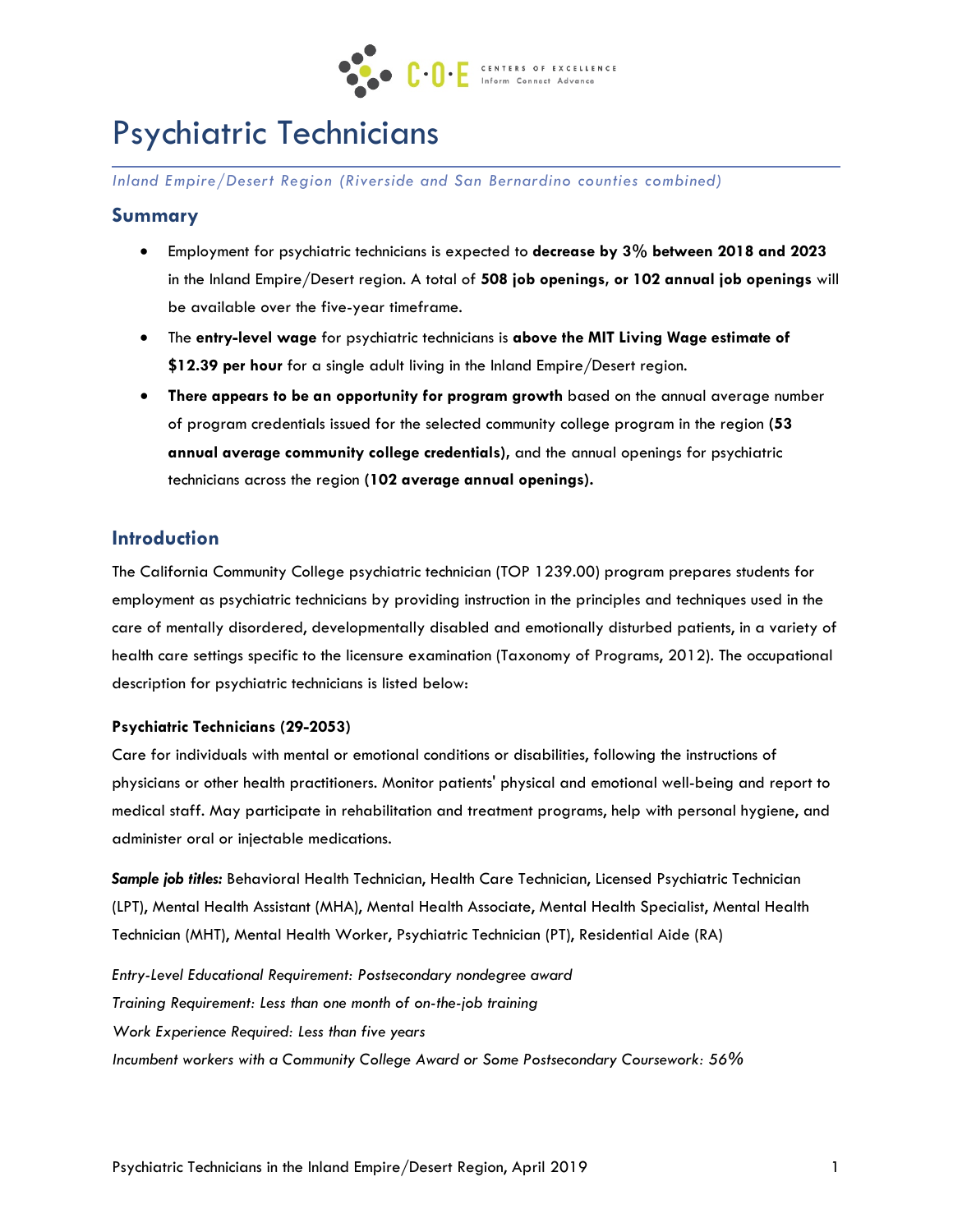

# **Job Opportunities**

In 2018, there were 1,318 psychiatric technician jobs in the Inland Empire/Desert region. This occupation is projected to decrease employment by 3% by 2023. Despite this decrease, employers in the region will still need to hire 508 workers over the next five years to backfill jobs that workers are permanently vacating (includes occupational transfers and retirements). Exhibit 1 displays five-year projections for psychiatric technicians in the Inland Empire/Desert region.

| 2018 Jobs | 2023 Jobs | 5-Yr $%$<br>Change<br>(New Jobs) | 5-Yr Openings<br>$New +$<br><b>Replacement Jobs)</b> | Annual<br><b>Openings (New +</b><br><b>Replacement Jobs)</b> | $%$ of<br>workers<br>age $55+$ |
|-----------|-----------|----------------------------------|------------------------------------------------------|--------------------------------------------------------------|--------------------------------|
| 1.318     | 1.283     | (3%)                             | 508                                                  | 102                                                          | 13%                            |

#### *Exhibit 1: Five-year projections for psychiatric technicians*

Source: EMSI 2018.4

## **Earnings**

The entry-level wage for psychiatric technicians is above the MIT Living Wage estimate of \$12.39 per hour for a single adult living in the Inland Empire/Desert region (Glasmeier, 2019). This wage is also sufficient for two working adults and one child (\$14.75 per hour, per adult, or \$30,680 annually for each adult). Exhibit 2 displays wage information for psychiatric technicians in the Inland Empire/Desert region.

| Exhibit 2: Earnings for psychiatric technicians |  |  |  |  |  |
|-------------------------------------------------|--|--|--|--|--|
|-------------------------------------------------|--|--|--|--|--|

| <b>Entry to Experienced Hourly Wage</b><br>"Ranae* | Median Wage* | <b>Average Annual Earnings</b> |
|----------------------------------------------------|--------------|--------------------------------|
| $$25.67$ to $$32.33$                               | \$28.90      | \$59,000                       |

Source: EMSI 2018.4

\*Entry Hourly is 25<sup>th</sup> percentile wage, the median is 50<sup>th</sup> percentile wage, and experienced is 75<sup>th</sup> percentile wage.

# **Job Postings, Employers, Skills, Education, and Certifications**

Exhibit 3 displays the number of job ads posted during the last 12 months along with the regional and statewide average time to fill for psychiatric technicians in the Inland Empire/Desert region. On average, local employers fill online job postings for psychiatric technicians within 40 days. This regional average is the same as the statewide average, indicating that it is neither relatively easy nor difficult for local employers to find qualified candidates.

|  |  |  |  | Exhibit 3: Job ads and time to fill for psychiatric technicians, Apr 2018 - Mar 2019 |  |  |
|--|--|--|--|--------------------------------------------------------------------------------------|--|--|
|  |  |  |  |                                                                                      |  |  |

| Job Ads | (Days) | (Days) |
|---------|--------|--------|
| 116     | 40     | 40     |

Source: Burning Glass – Labor Insights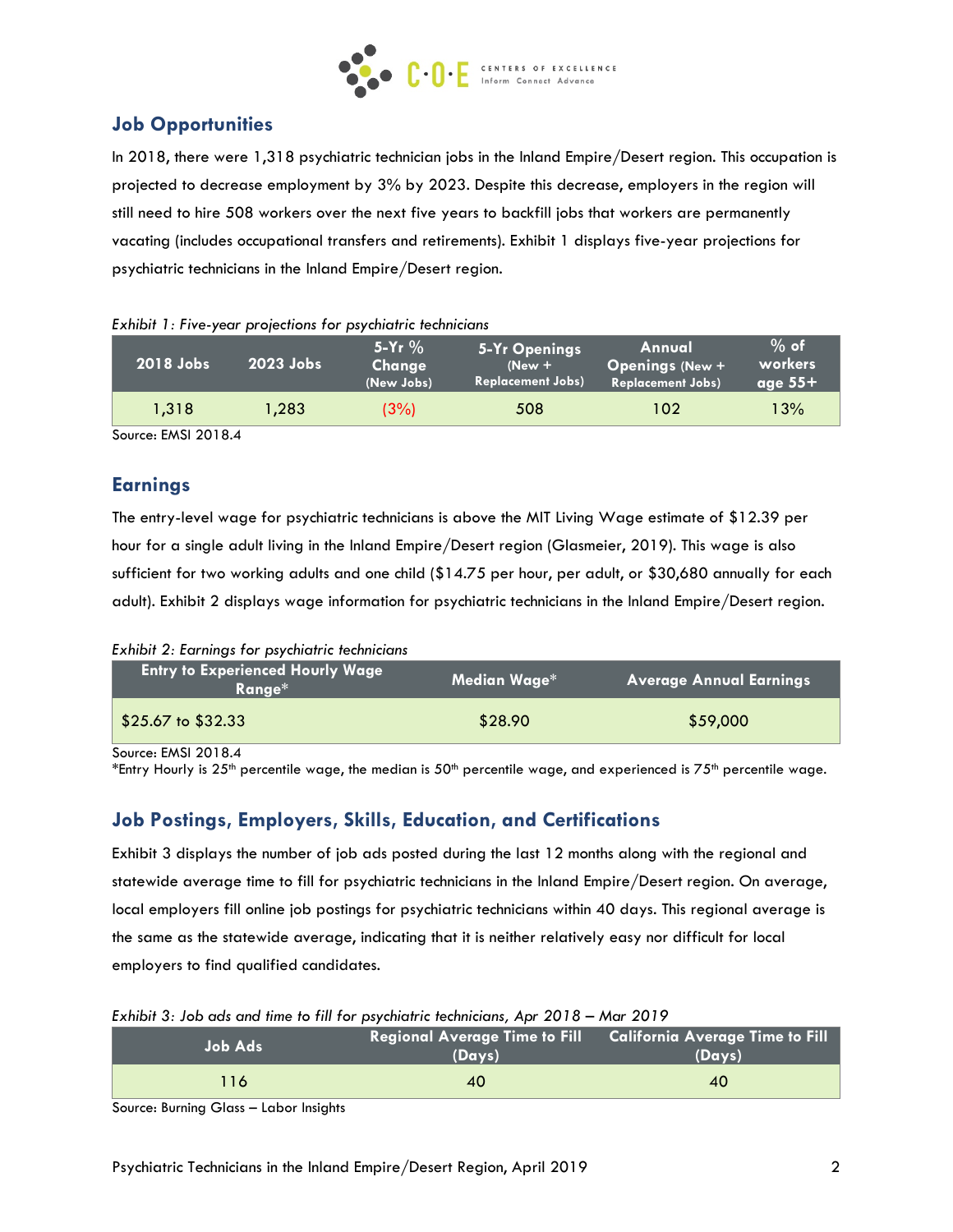

Exhibit 4 displays the employers posting the most job ads for psychiatric technicians during the last 12 months in the Inland Empire/Desert region.

|  |  |  | Exhibit 4: Employers posting the most job ads, Apr 2018 - Mar 2019 |
|--|--|--|--------------------------------------------------------------------|
|--|--|--|--------------------------------------------------------------------|

| <b>Occupation</b>              | <b>Employers</b>                                                                                                                                                                                  |  |  |  |  |
|--------------------------------|---------------------------------------------------------------------------------------------------------------------------------------------------------------------------------------------------|--|--|--|--|
| Psychiatric Technicians (n=89) | <b>State of California</b><br><b>Patton State Hospital</b><br>$\circ$<br>O Canyon Springs Community Facility<br>Dignity Health<br>Universal Health Services, Inc.<br><b>Canyon Ridge Hospital</b> |  |  |  |  |

Source: Burning Glass – Labor Insights

Exhibit 5 displays a sample of specialized and employability skills that employers are seeking when looking for workers to fill psychiatric technician positions. Specialized skills are occupation-specific skills that employers are requesting for industry or job competency. Employability skills are foundational skills that transcend industries and occupations; this category is commonly referred to as "soft skills." The skills requested in job postings may be utilized as a helpful guide for curriculum development.

*Exhibit 5: Sample of in-demand skills from employer job ads, Apr 2018 – Mar 2019*

| Occupation                                           | <b>Specialized Skills</b>                                          | <b>Employability Skills</b>                                             |
|------------------------------------------------------|--------------------------------------------------------------------|-------------------------------------------------------------------------|
| Psychiatric Technicians $(n=93)$ •                   | <b>Mental Health</b><br>Rehabilitation<br><b>Behavioral Health</b> | $\bullet$ Spanish<br>• Teamwork/Collaboration<br>• Communication Skills |
| Carriera - Drivetta al Ollara - Il alcora la staduta |                                                                    |                                                                         |

Source: Burning Glass – Labor Insights

Exhibit 6 displays the work experience and entry-level education typically required to enter this occupation according to the Bureau of Labor Statistics (BLS), educational attainment for incumbent workers with "some college, no degree" and an "associate degree" according to the U.S. Census (2016-17), and the minimum advertised education requirement from employer job ads.

| Exhibit 6: Work experience, typical entry-level education, educational attainment, and minimum advertised |
|-----------------------------------------------------------------------------------------------------------|
| education requirements for psychiatric technicians, Apr 2018 – Mar 2019                                   |

|                                   | <b>Typical Entry-</b><br>Level<br><b>Education</b><br>Requirement |                                   | Minimum Advertised Education Requirement<br>from Job Ads |                                                     |                     |                                   |  |
|-----------------------------------|-------------------------------------------------------------------|-----------------------------------|----------------------------------------------------------|-----------------------------------------------------|---------------------|-----------------------------------|--|
| <b>Occupation</b>                 |                                                                   | <b>Educational</b><br>Attainment* | <b>Number</b><br>of Job<br>Ads $(n=)$                    | High school<br>diploma or<br>vocational<br>training | Associate<br>degree | Bachelor's<br>degree or<br>higher |  |
| Psychiatric<br><b>Technicians</b> | Postsecondary<br>nondegree<br>award                               | 56%                               | 37                                                       | 70%                                                 | 8%                  | 22%                               |  |

Source: EMSI 2018.4, Burning Glass – Labor Insights

\*Percentage of incumbent workers with a Community College Credential or Some Postsecondary Coursework.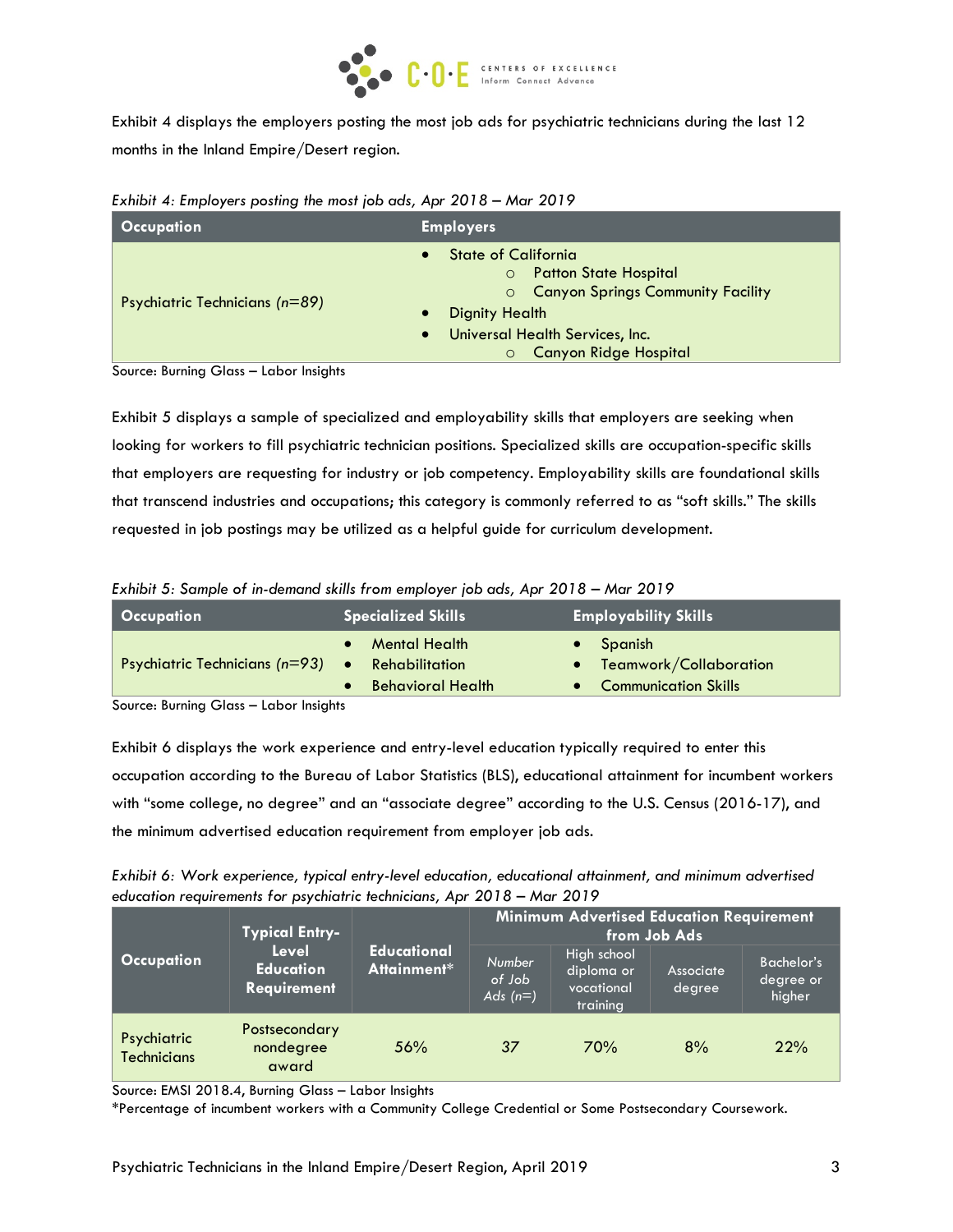

The statewide licensing agency for psychiatric technicians is the California Board of Vocational Nursing and Psychiatric Technicians (BVNPT). There is also a national licensing option available through the American Association of Psychiatric Technicians (2017). The psychiatric technician license requires completion of an approved program, professional experience, and culminates with passing a written examination. These requirements can be reviewed online (State of California, 2016). Exhibit 7 displays the certifications required by employers posting job ads for the psychiatric technicians in the Inland Empire/Desert region.

*Exhibit 7: Top certifications required by employer job ads in the Inland Empire/Desert region, Apr 2018 – Mar 2019*

| Occupation                       | <b>Certifications</b>                                                                                                                      |
|----------------------------------|--------------------------------------------------------------------------------------------------------------------------------------------|
| Psychiatric Technicians $(n=46)$ | <b>Psychiatric Technician License</b><br>$\bullet$<br><b>Basic Life Support (BLS)</b><br>Registered Behavior Technician (RBT)<br>$\bullet$ |

Source: Burning Glass – Labor Insights

#### **Student Completions and Program Outcomes**

Exhibit 8 displays the average annual regional California Community College (CCC) credentials conferred during the three academic years between 2014 and 2017, from the California Community Colleges Chancellor's Office Management Information Systems (MIS) Data Mart, along with the headcount from the most recent year available on LaunchBoard. Credentials are the combined total of associate degrees and certificates issued during the timeframe, divided by three in order to calculate an annual average. This is done to minimize the effect of atypical variation that might be present in a single year. Headcount is the unduplicated number of students who enrolled in one or more courses in the program. The relevant TOP code is from the Taxonomy of Programs manual, and the corresponding program titles used at each college (in *italics*) are sourced from the Chancellor's Office Curriculum Inventory (COCI). Please note, a credential is not always equal to a single person in search of a job opening since a student may earn more than one credential, such as an associate degree in addition to a certificate.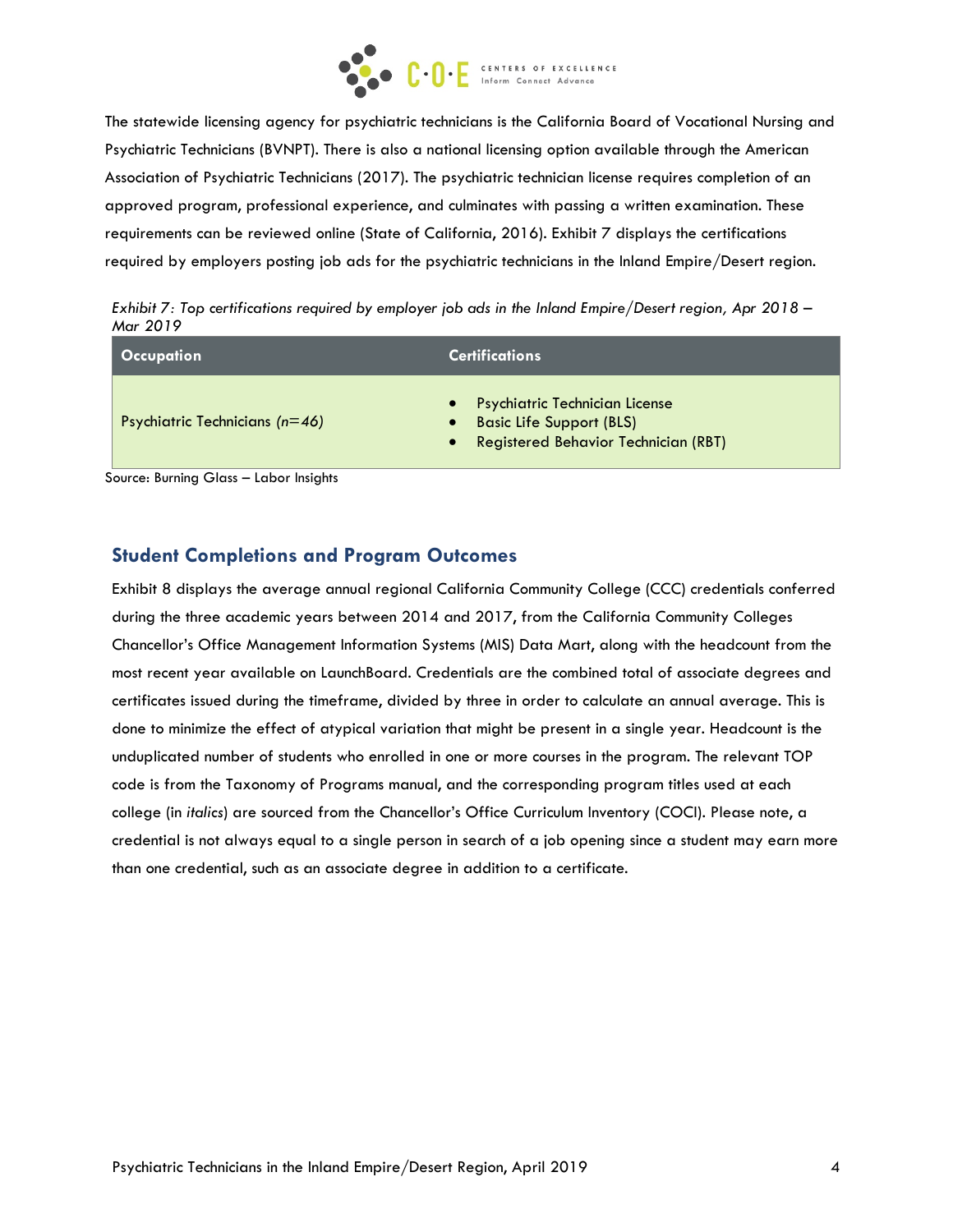

*Exhibit 8: Annual average community college credentials and headcount for the psychiatric technician program in the Inland Empire/Desert region*

| 1239.00 - Psychiatric Technician                                              | <b>CCC Headcount,</b><br>Academic Year 2016-17 | <b>CCC Annual Average</b><br><b>Credentials, Academic</b><br><b>Years 2014-17</b> |
|-------------------------------------------------------------------------------|------------------------------------------------|-----------------------------------------------------------------------------------|
| San Bernardino - Psychiatric Technology                                       | 75                                             |                                                                                   |
| <b>Associate Degree</b>                                                       |                                                | 21                                                                                |
| Certificate 30 to $< 60$ semester units                                       |                                                | 33                                                                                |
| <b>Total CCC Headcount,</b><br>Academic Year 2016-17                          | 75                                             |                                                                                   |
| <b>Total Annual Average CCC Credentials,</b><br><b>Academic Years 2014-17</b> |                                                | 53                                                                                |

Source: LaunchBoard, MIS Data Mart, COCI

Community college student outcome information is from LaunchBoard and based on the selected TOP code and region. These metrics are based on records submitted to the California Community Colleges Chancellor's Office Management Information Systems (MIS) by community colleges, which comes from selfreported student information from CCC Apply and the National Student Clearinghouse. Employment and earnings metrics are sourced from records provided by California's Employment Development Department's Unemployment Insurance database. When available, outcomes for completers are reported in order to demonstrate the impact that earning a degree or certificate can have on employment and earnings. For more information on the types of students included for each metric, please see the web link for LaunchBoard's Strong Workforce Program Metrics Data Element Dictionary in the References section (LaunchBoard, 2019a). Finally, employment in a job closely related to the field of study comes from selfreported student responses on the CTE Employment Outcomes Survey (CTEOS), administered by Santa Rosa Junior College (LaunchBoard, 2017). Data from the latest academic year for each metric is provided in Exhibit 9.

| <b>Strong Workforce Program Metrics:</b><br>1239.00 - Psychiatric Technician<br>Academic Year 2015-16, unless noted otherwise | <b>Inland</b><br><b>Empire/Desert</b><br><b>Region</b> | California<br><b>Median</b> |
|-------------------------------------------------------------------------------------------------------------------------------|--------------------------------------------------------|-----------------------------|
| Course enrollments (2016-17)                                                                                                  | 122                                                    | 296                         |
| Completed 12+ units in one year (2016-17)                                                                                     | 74                                                     | 78                          |
| Economically disadvantaged students* (2016-17)                                                                                | 92%                                                    | 86%                         |
| Transferred to a four-year institution                                                                                        | N/A                                                    | 0                           |
| Employed in the fourth fiscal quarter after exit (all exiters)                                                                | 100%                                                   | 92%                         |
| Median annual earnings* (all exiters)                                                                                         | \$68,523                                               | \$52,704                    |
| Job closely related to the field of study (2014-15)                                                                           | N/A                                                    | 100%                        |
| Median change in earnings (all exiters)                                                                                       | 551%                                                   | 246%                        |
| Attained a living wage (completers and skills-builders)                                                                       | 96%                                                    | 86%                         |

*Exhibit 9: Psychiatric technician strong workforce program outcomes*

Source: LaunchBoard

\*Data for these metrics is available in Community College Pipeline. All others are available in Strong Program Workforce Metrics.